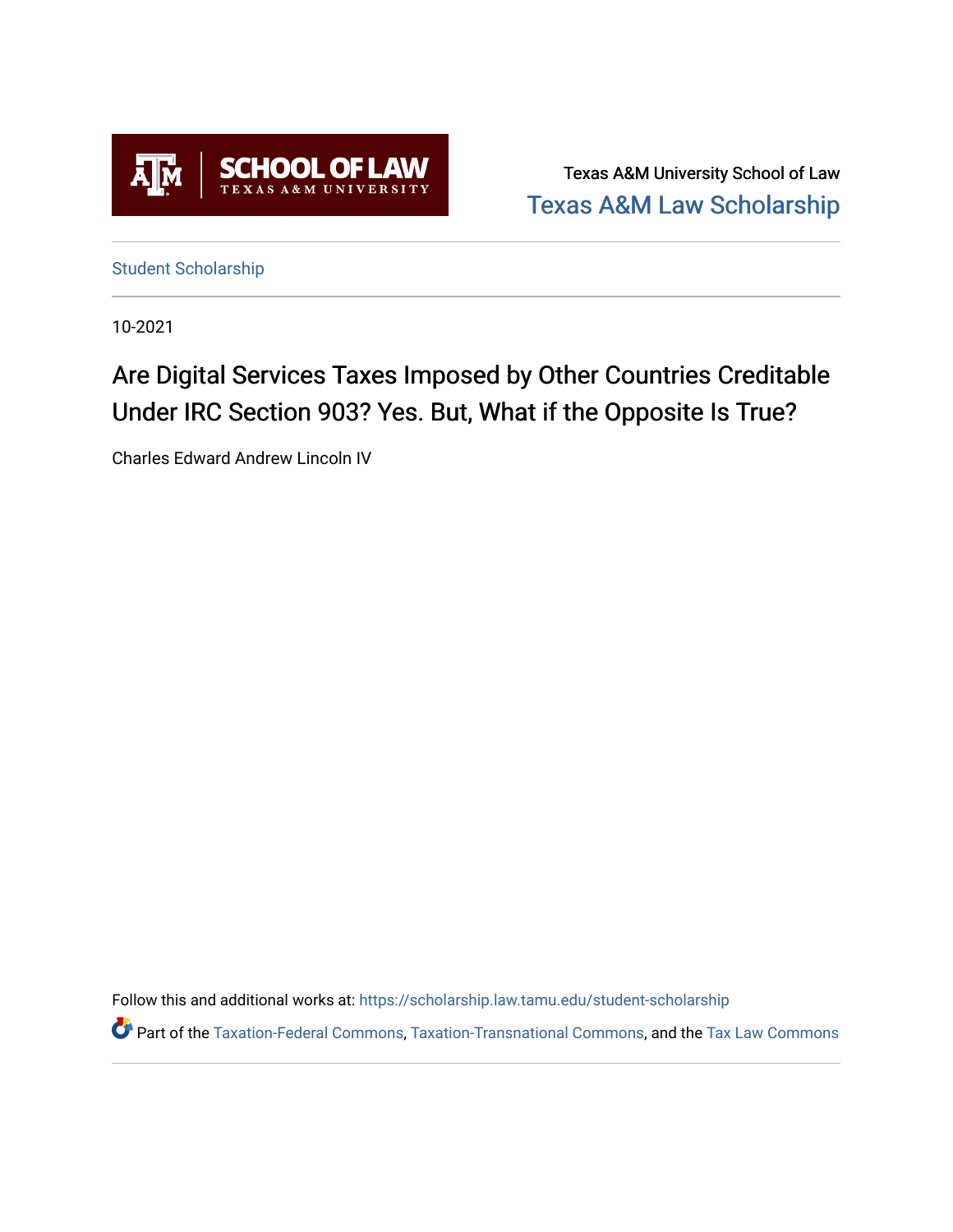# ARE DIGITAL SERVICES TAXES IMPOSED BY OTHER **COUNTRIES CREDITABLE UNDER IRC SECTION 903? YES. BUT, WHAT IF THE OPPOSITE IS TRUE?**

Charles Edward Andrew Lincoln IV\*

### I. **INTRODUCTION**

Are digital services taxes imposed by other countries creditable under Section 903?<sup>1</sup> Yes. But what if the opposite is true? This article examines the question of whether digital services tax are taxes "in lieu of a tax on income."<sup>2</sup>

This is one of the unanswered questions in the Trump and Republican tax reform from  $2017<sup>3</sup>$  One such inquiry came up from Ben Willis's and José Rubens Scharlack's masterful article exploring the connection and unanswered questions of the TCJA and DST rules indicating the conflicts between the TCJA and current United States  $law:$ 

> After exploring the support that the TCJA's international provisions lend to foreign countries imposing DSTs, [the authors then recap] the facts that led to the current impasse and explore a 2018 Supreme Court

<sup>\*</sup> Charlie Lincoln IV is a Ph.D. student at the University of Groningen focusing on international tax law. He received an LL.M. in Tax Law from Boston University in May 2018; an Advanced LL.M. in International Tax Law from the University of Amsterdam in October 2017; and a J.D. from Texas A&M University in May 2016 after graduating, cum laude, with a Bachelor's Degree in Government. Charlie would like to thank the Touro Law Review team for their input and dedicated hard work on shaping this article.

<sup>&</sup>lt;sup>1</sup> All references are to the Internal Revenue Code—Title 26 of the U.S. Code abbreviated ("IRC"). This article expands on one of the author's past articles dealing with the same issue regarding digital taxation, technically digital tax services, and one forthcoming Bocconi Legal Studies Research Paper-Working Paper-on a similar subject with a more focused view on European digital tax services.

 $2$  26 U.S.C. § 903 (2018); 26 C.F.R. § 1.903-1 (2013).

<sup>&</sup>lt;sup>3</sup> Benjamin M. Willis & José Rubens Scharlack, The TCJA's Unilateral Provocation of DSTs, 170 TAX NOTES FED. 591 (2021).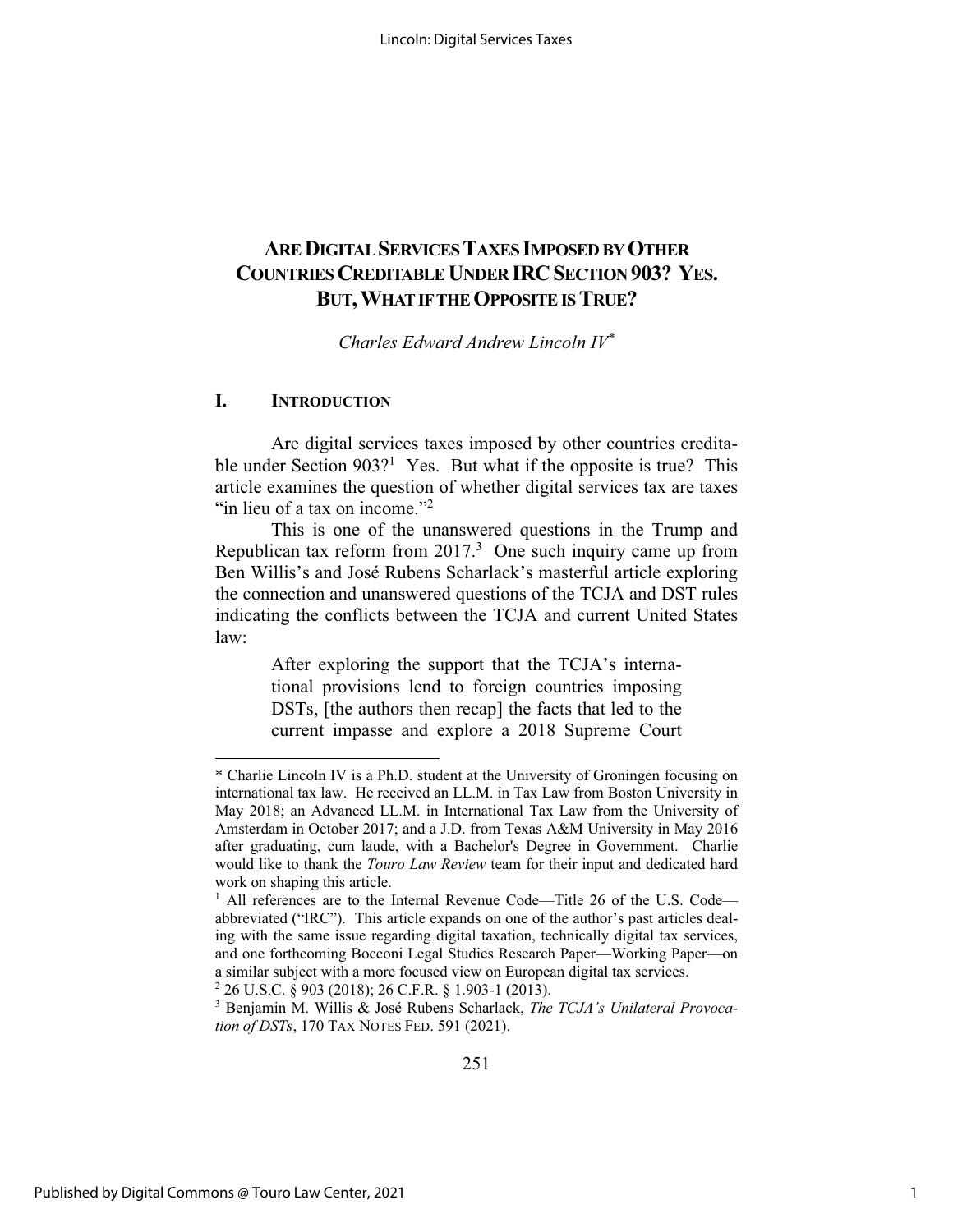#### 252 **TOURO LAW REVIEW** Vol. 37

stands the concerns underlying pillar 1 and DSTs.<sup>4</sup>

case that made it clear that the United States under-

This falls at the intersection of statutory and regulatory interpretation. As Willis and Scharlack point out regarding this intersection of statutory and regulatory convergence:

> [f]inally, Treasury and the IRS issued REG-101657-20, on November 12, 2020, which introduced a new jurisdiction nexus requirement for a foreign tax to be considered an income tax (or a tax in lieu thereof) and thus qualify as an FTC under sections 901 and 903.<sup>5</sup>

The new proposed regulations suggest that a foreign tax meets the nexus requirements under Prop. Reg. section  $1.901-2(c)(1)(i)$ , (ii), and (iii).<sup>6</sup> However, as previously discussed and addressed in another article about the digital services tax issue, these rules will likely change once the OECD responds.<sup>7</sup> Aside from regulatory interpretation concerns regarding deference under *Chevron U.S.A. Inc. v. Na*tional Resource Defense Council, Inc.,<sup>8</sup> this has ramifications for the

<sup>&</sup>lt;sup>4</sup> Id.; see generally H. Rosenbloom & Peter A. Barnes, Digital Services Taxes: How Did We Get Into This Mess?, TAX NOTES FED. (Mar. 23, 2020), http://www.capdale.com/files/27031 digital services taxes how did we get into this mess.pdf. (Further discussion of Pillar 1 of the OECD's digital services plan. Pillar 1 is the digital services tax proposal from the OECD).

<sup>&</sup>lt;sup>5</sup> Willis & Scharlack, *supra* note 3, at 594.

 $^6$  Id.

<sup>&</sup>lt;sup>7</sup> Charles Lincoln, Crediting (or Not) Foreign Countries' Digital Services Taxes (Nov. Section 903, A.B.A. **TAX TIMES** Under 30,  $2020$ ), https://www.americanbar.org/groups/taxation/publications/abataxtimes home/20fal /20fal-pp-lincoln-dst-under-sec-903. "The Preamble does acknowledge, however, that the ongoing OECD/G20 BEPS negotiations may conclude with an agreement on a new international framework for allocating taxing rights that would require changes to the rules in these proposed regulations. Thus, the rules may still change." Id.; see generally forthcoming Bocconi Legal Studies Research Paper-Working Paper—on a similar subject with a more focused view on European proposed rules for digital tax services, such as France.

 $\frac{1}{8}$  467 U.S. 837 (1984). "Chevron deference" is the Supreme Court's enunciated rule of how to interpret ambiguous statutes. *Id.* at 843-44. *Chevron* and its progeny (See Chevron U.S.A., Inc. v. Nat. Res. Def. Council, Inc., 467 U.S. 837 (1984); see also Nat'l Cable & Telecomms. Ass'n. v. Brand X Internet Svcs., 545 U.S. 967, 1000 (2005); Home Care Ass'n. of Am. v. Weil, 799 F.3d 1084 (D.C. Cir. 2015)) have been key in developing statutory and administrative rule of law.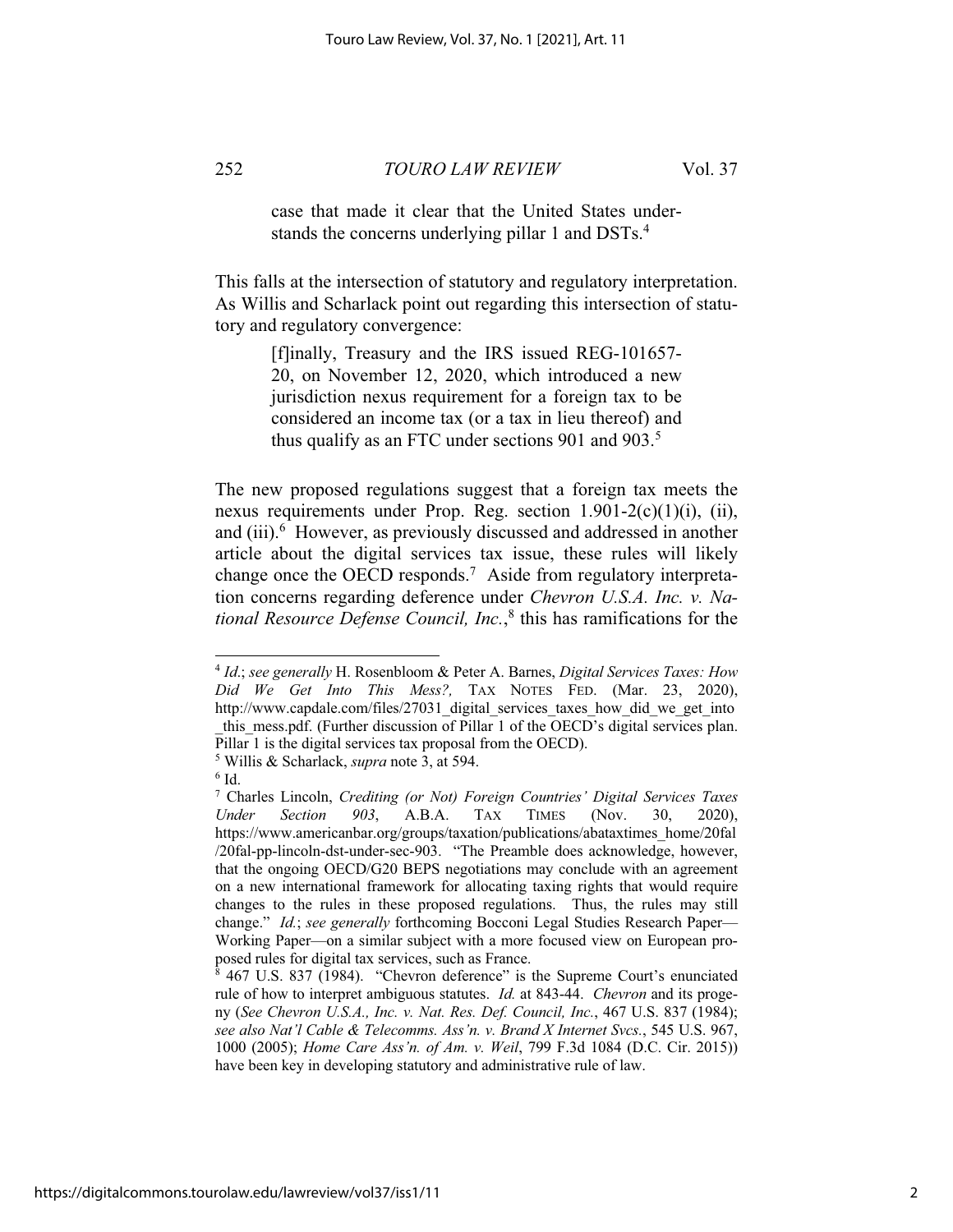future of the digital economy.<sup>9</sup> Several articles have touched on this specifically and peripherally.<sup>10</sup>

253

This article is divided in the following parts. Part II will discuss and define what Section 903 stands for from a legislative, regulatory, and case perspective. Part III will discuss what digital services taxes are. Part III will define "nexus" and how the concept of "nexus" will relate to Section 903. Part IV concludes by suggesting that digital services taxes do not fall into the traditional statutory paradigm. Ultimately, Section 903 hypothecates that a tax will either be a traditional income tax creditable under Section 901 or tax in the place of that tax. If it does not fall into this category, then it is a tax in addition.

### **II. WHAT DOES SECTION 903 STAND FOR?**

From a statutory construction point of view, Section 903 speaks for itself. Taxes paid in the stead of traditional income taxes

<sup>&</sup>lt;sup>9</sup> For a general discussion of the importance of statutory changes to the digital economy, see JOSEPH STIGLITZ, REWRITING THE RULES OF THE EUROPEAN ECONOMY 225-230 (W.W. Norton & Co. eds., 2020). Stiglitz, awarded the Nobel Prize in Economic Sciences in 2001, highlights that European countries' economies could change substantially depending on what type of taxes the European Union creates for the taxation of the digital economy whereby major multinationals operate in countries without a physical tax presence—the traditional basis for taxation historically—and avoid taxes on profits in those countries because profits did not actually "exist" there. Compare and contrast with an amicus brief to the United States Supreme Court that Joseph Stiglitz participated in regarding the interconnectedness of taxes and regulatory frameworks. Brief of Amici Curiae Oxfam America and Professors of Economics Joseph E. Stiglitz and Geoffrey M. Heal in Support of Respondents at 9-12, Nestlé USA., Inc. v. John Doe I, (2020) (No. 19-416), 2020 WL 6291309. Stiglitz reflects this interconnectedness of taxes, legal systems, and regulatory frameworks in his Rewriting the Rules of the European Economy (2020) as well. For a more recent discussion from the OECD, see the following for the challenges regarding the digital economy. Angel Gurría, 11th Meeting of the Inclusive Framework on BEPS Remarks, OECD PARIS (Jan. 27,  $2021$ , http://www.oecd.org/about/secretary-general/oecd-sg-at-meeting-of-theinclusive-framework-on-beps-27-january-2021.htm.

 $10$  Andres Baez Moreno & Yariv Brauner, Taxing the Digital Economy Post BEPS ... Seriously, 58 COLUM. J. TRANSNAT'L L. 121, 182 (2019) ("An additional advantage of the withholding solution over the DBCFT is its actual division of the tax base among market and residence countries. This division is reflected in the relatively low rate of withholding and the use of withholding a universally accepted tax 'in lieu of a tax on income' and therefore acceptable as double tax relief, even in credit jurisdictions. The DBCFT is the only and final tax proposed.").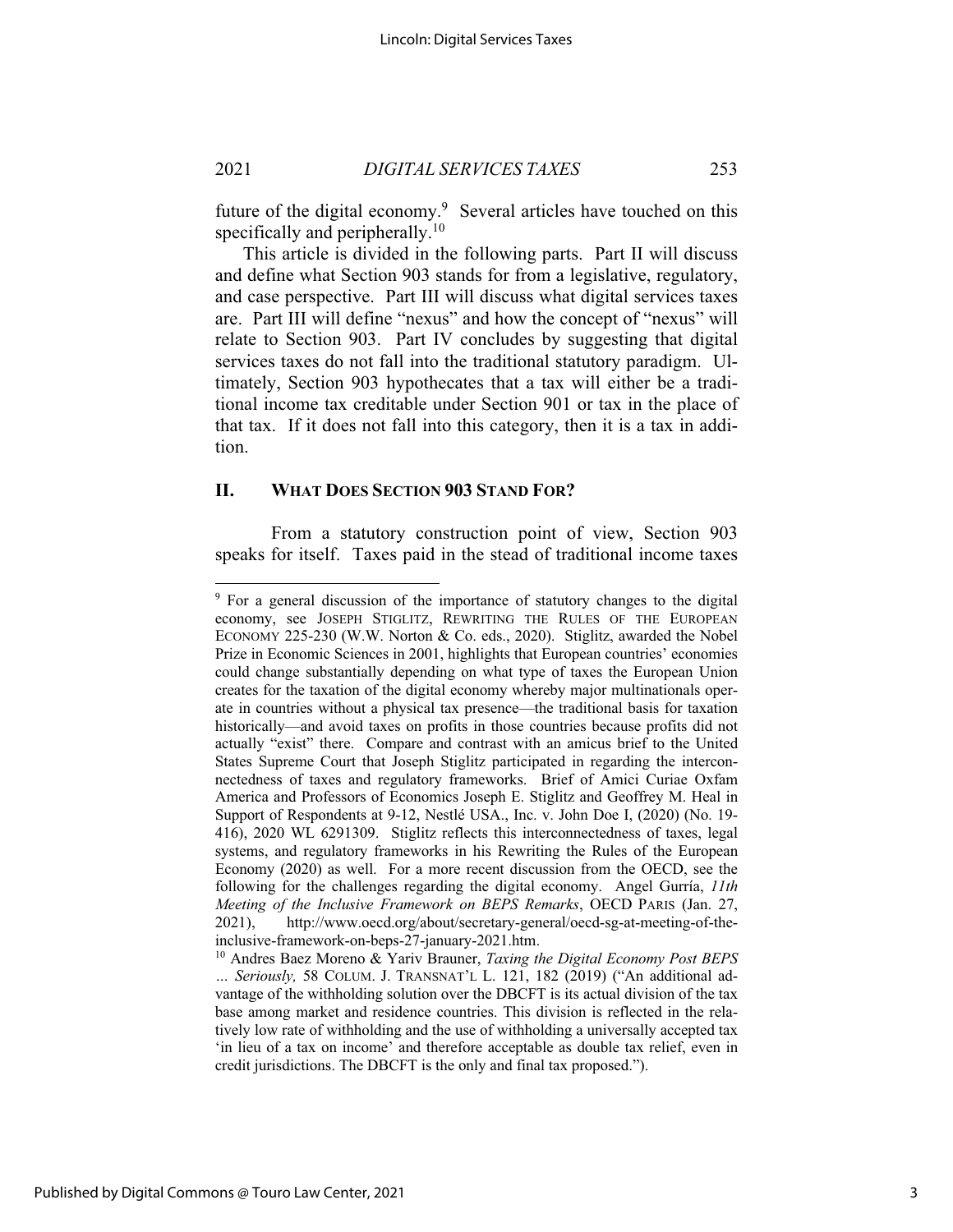### 254 **TOURO LAW REVIEW** Vol. 37

are creditable under Section  $901<sup>11</sup>$  (the provision calling for a credit in the U.S. of taxes paid abroad) as if they were taxes.<sup>12</sup> This is because the form of the payment made may not be a tax but rather a subsidy, government deal, war profit, etc.<sup>13</sup> Taxes imposed in addition to traditional income taxes shall be imposed "in lieu of" that traditional income.<sup>14</sup> For example, when examining a Mexican tax imposed in addition to a "normal" income tax, Rev. Rule. 91-45 states:

> [p] ursuant to section  $1.903-1(b)(1)$ , a foreign levy satisfies the substitution requirement only if it operates in substitution for, not in addition to, an income tax. Taxpayers are subject to both the assets tax and an income tax. Therefore, the assets tax is imposed in addition to the income tax and cannot qualify as an in lieu of tax for purposes of section 903.<sup>15</sup>

Moreover,

[t] axes also must be validly owed for a foreign tax credit to be taken. When a taxpayer claims a foreign tax credit for taxes paid and subsequently receives a refund for all or part of those taxes, the taxpayer is required to file an amended return in the United States reducing the foreign tax credit.<sup>16</sup>

There is, however, a limitation to this credit as illustrated in the statutory language of Section 904(a) in relation to the total taxable in-

 $11$  David Elkins, A Critical Reassessment of the Role of Neutrality in International Taxation, 40 N.W. J. INT'L L. & BUS. 1, 19-20 n.39 (2019) ("The United States ordinarily provides a credit for foreign income taxes paid. I.R.C. § 901 (Westlaw 2017). The OECD model treaty recognizes both the exemption method and the credit method. Org. for Econ. Co-operation & Dev. [OECD], Model Tax Convention on income and on Capital, at 376-406 (2017)").

<sup>&</sup>lt;sup>12</sup> 26 U.S.C. § 903 (2018); 26 C.F.R. § 1.903-1 (2013); see 26 U.S.C. § 960 (2018); 26 U.S.C. § 901 (2018).

<sup>&</sup>lt;sup>13</sup> 26 U.S.C. § 901(i)(1)-(2) (2018); see 26 C.F.R. § 1.901-2(e)(2) (2013).

<sup>&</sup>lt;sup>14</sup> 26 U.S.C. § 903 (2018); 26 C.F.R. § 1.903-1 (2013); see Rev. Rul. 91-45, 1991-33 (1991).

<sup>&</sup>lt;sup>15</sup> Rev. Rul. 91-45, 1991-33 (1991) at \*2 (quoting 26 C.F.R §1.901-2(a)(1) (2013)).

<sup>&</sup>lt;sup>16</sup> Patrick J. McCormick, *International Tax for the Growing Business*, 29 J. INT'L TAX'N 30, 38 (2018).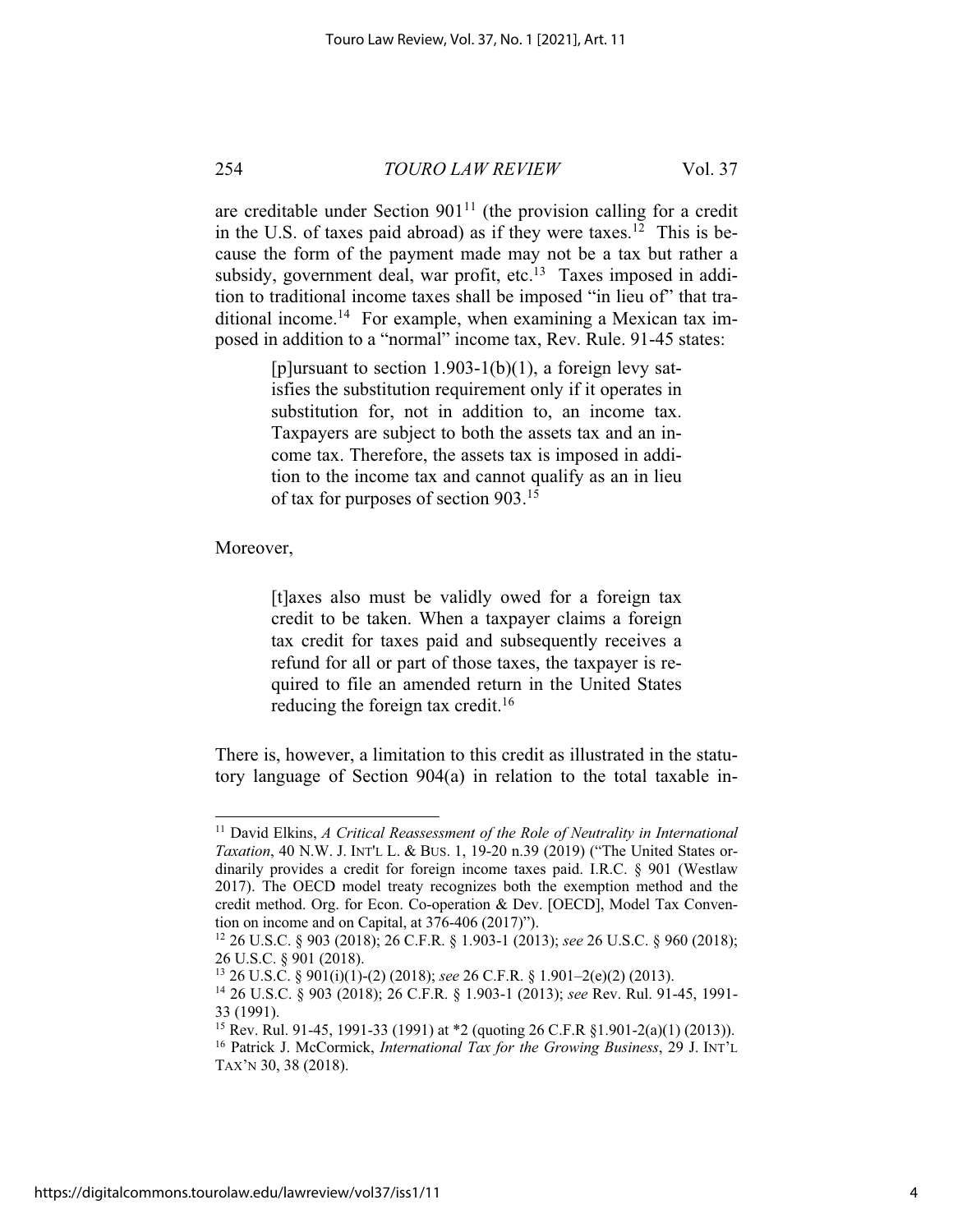2021

DIGITAL SERVICES TAXES

come:

The total amount of the credit taken under section  $901(a)$  shall not exceed the same proportion of the tax against which such credit is taken which the taxpayer's taxable income from sources without the United States (but not in excess of the taxpayer's entire taxable income) bears to his entire taxable income for the same taxable vear. $17$ 

There are also other limits to the foreign tax credit as well that operate in other code sections such as the Section 78 gross-up provision.<sup>18</sup> However, although a credit limit may be limited in a single tax year, foreign tax credits may be carried back to the previous tax year and carried forward for up to ten years.<sup>19</sup>

In examining the legislative history for the foreign tax credit, the United States Supreme Court indicated that it "clearly demonstrates that the credit was intended to protect a domestic parent from double taxation of its income."<sup>20</sup> Moreover, regarding the legislative history of the foreign tax credit, the United States Court of Federal Claims wrote, "[t] he United States taxes the income of its citizens, residents, and domestic entities on a worldwide basis—*i.e.*, regardless of whether the income is earned domestically or internationally."<sup>21</sup> Furthermore, the court wrote that this means "a domestic corporation must include foreign source income on its U.S. tax returns even though that income may also have been subject to foreign taxation."22 Specifically, in reference to the history of the rule, "[s]ince 1918, however, the United States has allowed domestic taxpayers in this circumstance to claim a dollar-for-dollar credit in the U.S. for income taxes they have paid in a foreign country."23

Indeed, the Albemarle Corporation & Subsidiaries v. United *States*<sup>24</sup> Federal Claims Court case indicates that the language in the

 $17$  26 U.S.C. § 904(a) (2018).

<sup>&</sup>lt;sup>18</sup> 26 U.S.C. § 78 (2018).

<sup>&</sup>lt;sup>19</sup> See I.R.S., FOREIGN TAX CREDIT FOR INDIVIDUALS (2020).

<sup>&</sup>lt;sup>20</sup> United States v. Goodyear Tire & Rubber Co., 493 U.S. 132, 139 (1989).

<sup>&</sup>lt;sup>21</sup> Salem Fin., Inc. v. United States, 112 Fed. Cl. 543, 582 (2013), *aff'd* in part,  $rev'd$ in part, 786 F.3d 932 (Fed. Cir. 2015).

 $^{22}$   $\tilde{I}$ d.  $^{23}$  *Id.* 

<sup>&</sup>lt;sup>24</sup> 118 Fed. Cl. 549 (2014).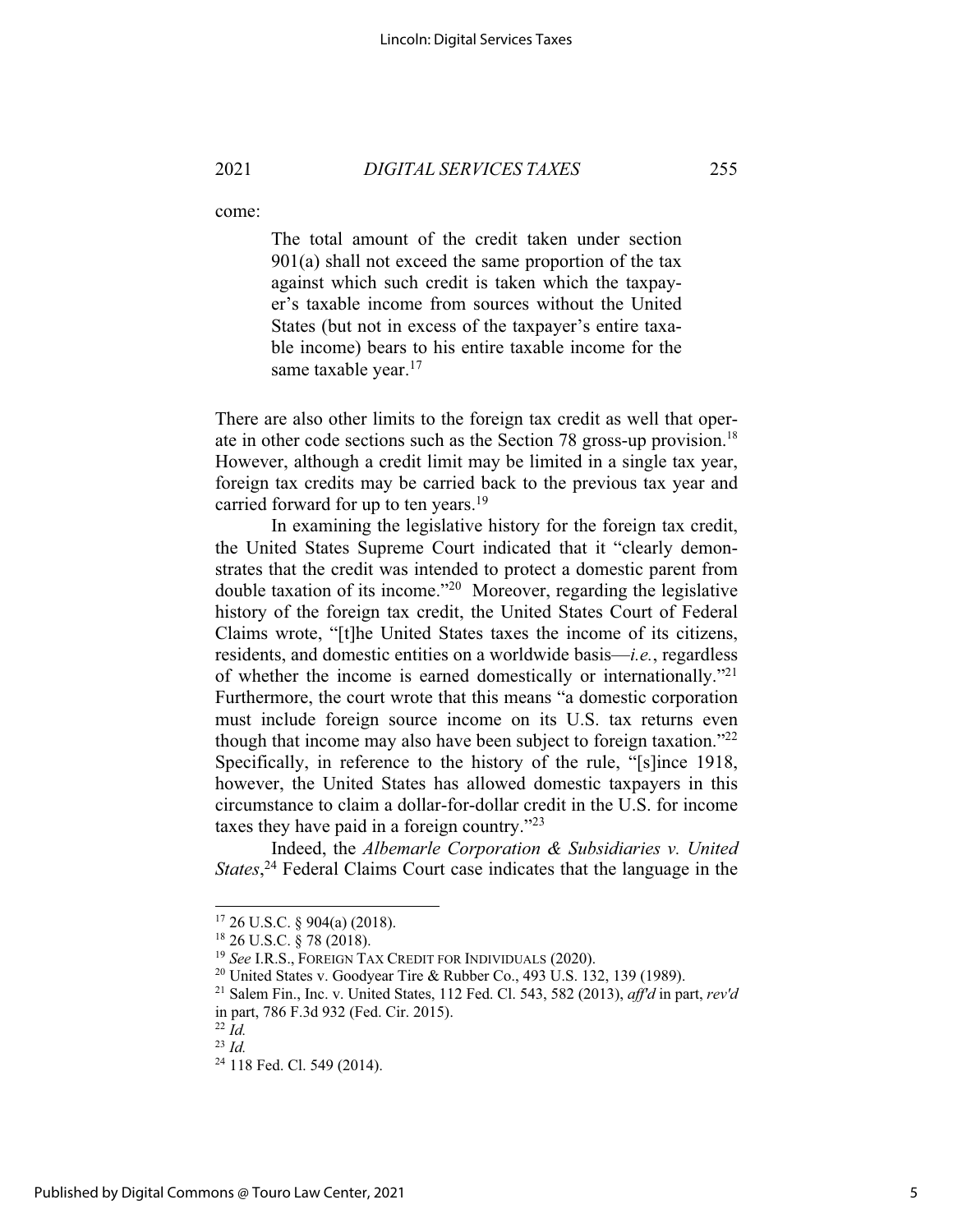# **TOURO LAW REVIEW**

Salem Financial, Inc. v. United States decision succinctly reflects the language of the legislative history to the Tax Reform Act of 1976, Public Law 94-445. The Senate Report states in part:

> This foreign tax credit system embodies the principle that the country in which a business activity is conducted (on in which any income is earned) has the first right to tax that income arising from activities in that country, even though the activities are conducted by corporations or individual resident in other countries. Under this principle, the home country of the individual or corporation has a residual right to tax income arising from these activities, but recognizes the obligation to insure that double taxation does not result. Some countries avoid double taxation by exempting foreign source income from tax altogether. For U.S. taxpayers, however, the foreign tax credit system, providing a dollar-for-dollar credit against U.S. tax liability for income taxes paid to a foreign country is the mechanism by which double taxation is avoided.<sup>25</sup>

Furthermore, the *Salem* court explicitly mentioned that, "[a]s courts consistently have recognized, the purpose of the foreign tax credit is to allow taxpayers to avoid double taxation on foreign income, and thus to 'neutralize the effect of U.S. tax on the business decision of where to conduct business activities most productively."<sup>26</sup> The foreign tax credit fulfills a worthy tax policy. It allows United States residents to operate abroad and find relief when taxed in another country avoiding economic burdens of double taxation.<sup>27</sup> There are restrictions from gaining a double non-tax benefit—such as through Section 78 gross up—and these restrictions help meet the policy objectives of promoting international commerce.<sup>28</sup>

<sup>&</sup>lt;sup>25</sup> S. REP. No. 94-938, at 233 (1976), as reprinted in 1976 U.S.C.C.A.N. 3438, 3664.

<sup>&</sup>lt;sup>26</sup> Salem Fin., 112 Fed. Cl. 543; see Albemarle Corp. & Subsidiaries v. United States, 118 Fed. Cl. 549, 565 (2014), aff'd, 797 F.3d 1011 (Fed. Cir. 2015).

<sup>&</sup>lt;sup>27</sup> "The purpose of the foreign tax credit can be simply stated: to eliminate international double taxation of foreign-source income. In its application, however, the foreign tax credit regime is a byzantine structure of staggering complexity." 15.21 Foreign Tax Credit, 1999 WL 516687, 1.

<sup>&</sup>lt;sup>28</sup> "The Revenue Act of 1962 attacked the preference for the use of foreign subsidi-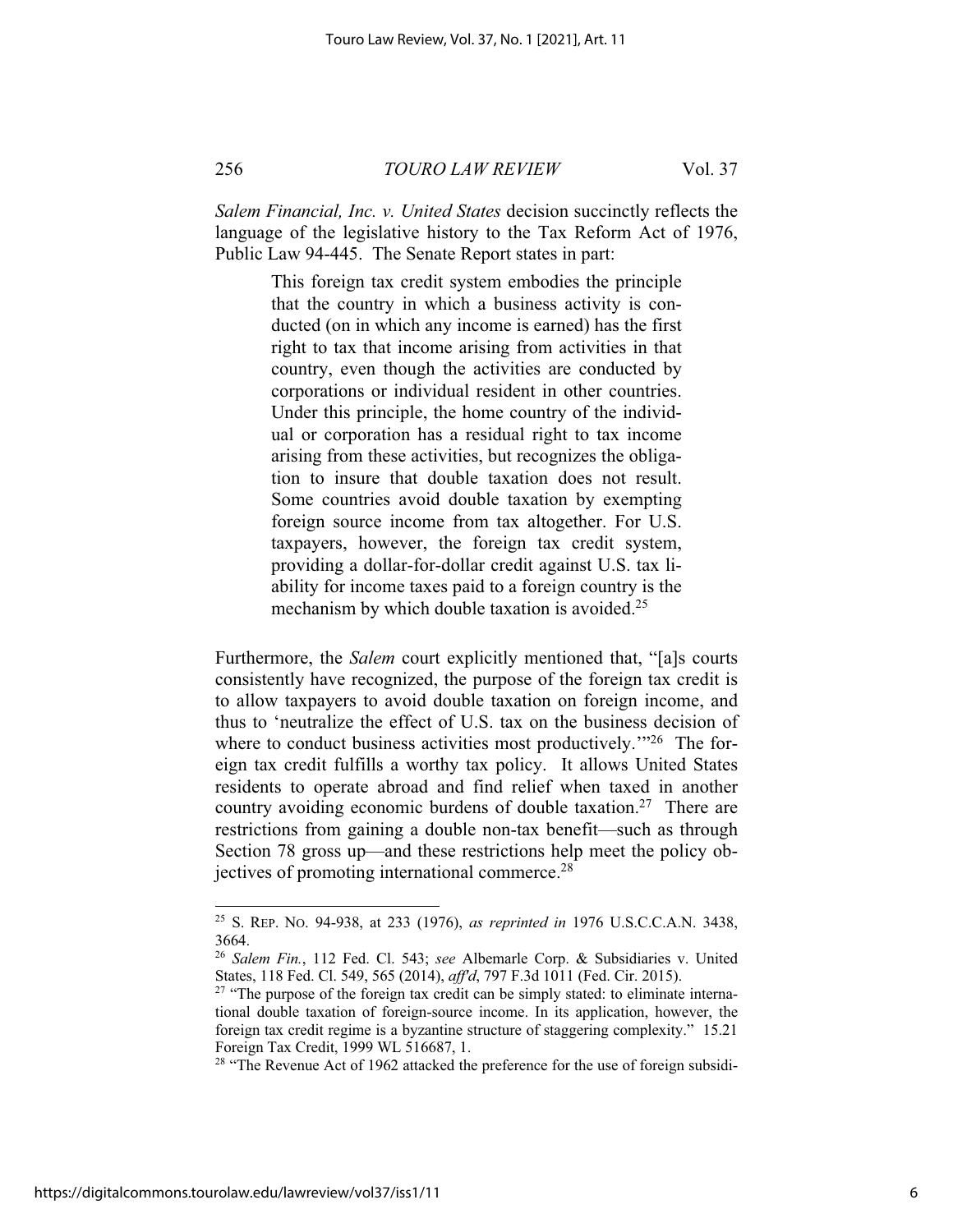257

### 2021 **DIGITAL SERVICES TAXES**

### Ш. SO, THEN, WHAT IS A DIGITAL SERVICES TAX?

The digital services tax purports to tax transactions that occur digitally through an expanded concept of nexus.<sup>29</sup> As alluded to earlier, countries and international organizations—such as the member states of the European Union—realized that multinational enterprises can engage in digital online business in a country without having a residence in that country.<sup>30</sup> In such a scenario, under the traditional rules of source and residence based taxation going back to the scientific formulations on accretion of income originating in the League of Nations drafts in the 1920s, such online and digital activities would not be subject to taxation.<sup>31</sup> This is because in theory there is no physical nexus to the country if a purchase is made online and the item is delivered to the destination country. Such questions of the digital economy are absolutely important in the modernized economy—and arguably even more vital based on the ever-increasing digital economy based on the COVID-19 pandemic.

In essence, the European Commission proposed a "Digital" Services Tax" (DST) on March 21, 2018, that provided:

> a single rate of 3% levied on gross income derived from certain digital services for which the French Government deems user participation is essential for

<sup>30</sup> See Stiglitz, supra note 9.

aries that arose under the American Chicle computation formula in a different way: The Act amended the formula rules of  $\S$  902 and added  $\S$  78, which requires the domestic corporate shareholder to gross up the foreign taxes that are creditable under  $\S$  902 (i.e., to treat them as a constructive dividend for purposes of computing the domestic shareholder's tax under  $\S 61$  on the dividend income received from the foreign corporation). Under the current gross-up system,  $\S$  78 requires the domestic corporate shareholder to gross up the foreign taxes that are creditable under  $\S 902$ (i.e., to treat them as a constructive dividend for purposes of computing the domestic shareholder's tax under  $\S$  61 on the dividend income received from the foreign corporation). Under this gross-up approach, the domestic corporate shareholder first computes its deemed-paid foreign tax credit under  $\S$  902(a)(1) (without the American Chicle limitation), and then includes this credit amount in its gross income as a deemed dividend under § 78." 15.21 FOREIGN TAX CREDIT, 1999 WL 516687, 10.

<sup>&</sup>lt;sup>29</sup> Charles Lincoln, Crediting (or Not) Foreign Countries' Digital Services Taxes Under Section 903, A.B.A. TAX TIMES (Nov. 30, 2020).

<sup>&</sup>lt;sup>31</sup> Professor Avi-Yonah outlines the scientific origins of the existing tax paradigms in the League of Nations's drafts of double tax conventions. Reuven Avi-Yonah, Advanced Introduction To International Tax Law 2-6 (2015).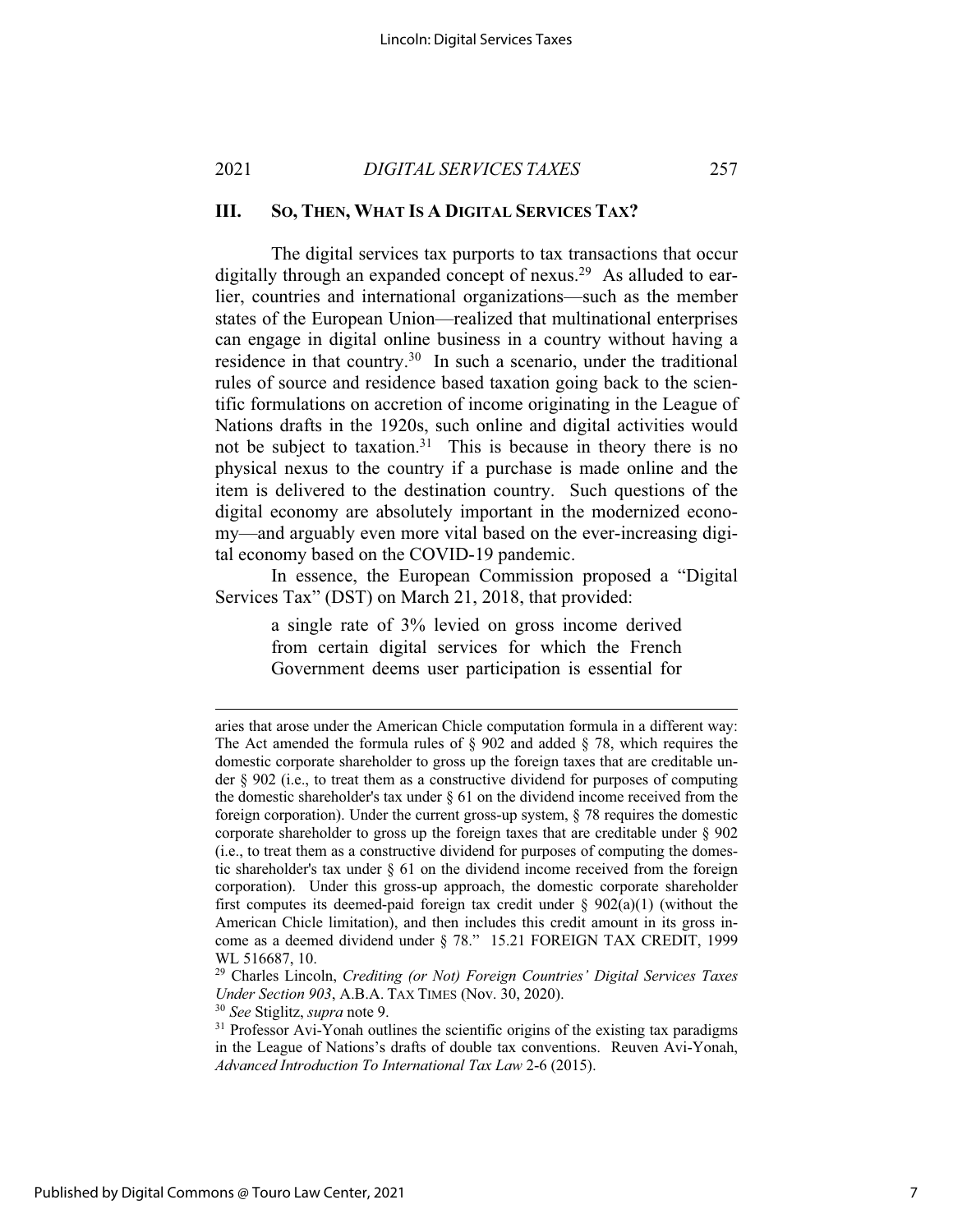## **TOURO LAW REVIEW**

Vol. 37

creating value; namely, targeted online advertising, which include the sale of user data, and online intermediation services (i.e., platforms), whether they are provided in the context of a relationship between businesses (B2B), businesses and consumers (B2C), or between consumers  $(C2C)^{32}$ 

Moreover, in France on March 6, 2019, the French Government submitted a draft bill detailing the French proposal on taxation of digital services to the French Council of Ministers.<sup>33</sup> Since then, DST proposals have come up in several European countries.<sup>34</sup> France pushed the development of this idea by moving ahead with its own draft of a digital services tax bill:

> [o]n 6 December 2018, after substantial European Union (EU)-wide negotiation, the French Minister for Economy and Finance Bruno Le Maire announced that France would unilaterally move ahead and present a draft bill to implement a new tax on digital services (the GAFA tax), which would be applicable in France as from 1 January 2019. $35$

It is unclear whether the European Union would have proceeded without this impetus of France acting alone. But this has allowed for France to move forward with its own proposal and the European Union as a whole to seek a unified approach.

Indeed, the European Commission made profitable strides in attempting to categorize and make rules on the digital economy based on digital services taxation. However, as indicated, France decided to unilaterally move ahead with a digital services tax without the European Commission.<sup>36</sup> For France, as a model, this tax will only ap-

<sup>&</sup>lt;sup>32</sup> EY Indirect Tax, French Government Submits Draft Bill On Digital Services Tax To Council Of Ministers, 30 J. INT'L TAX'N 21, 21 (2019).

 $33$  Id.

<sup>&</sup>lt;sup>34</sup> Such as France, Italy, and Turkey. See Amie Ahanchian et al., Digital Services Tax: Why the World is Watching, BLOOMBERG TAX (Jan. 6, 2021, 3:01 AM), https://news.bloombergtax.com/daily-tax-report/digital-services-tax-why-theworld-is-watching.

 $35$  Id.

<sup>&</sup>lt;sup>36</sup> This brings up interesting questions about European Union unity and the effectiveness of the European Union's ability to coordinate tax policies. The inability to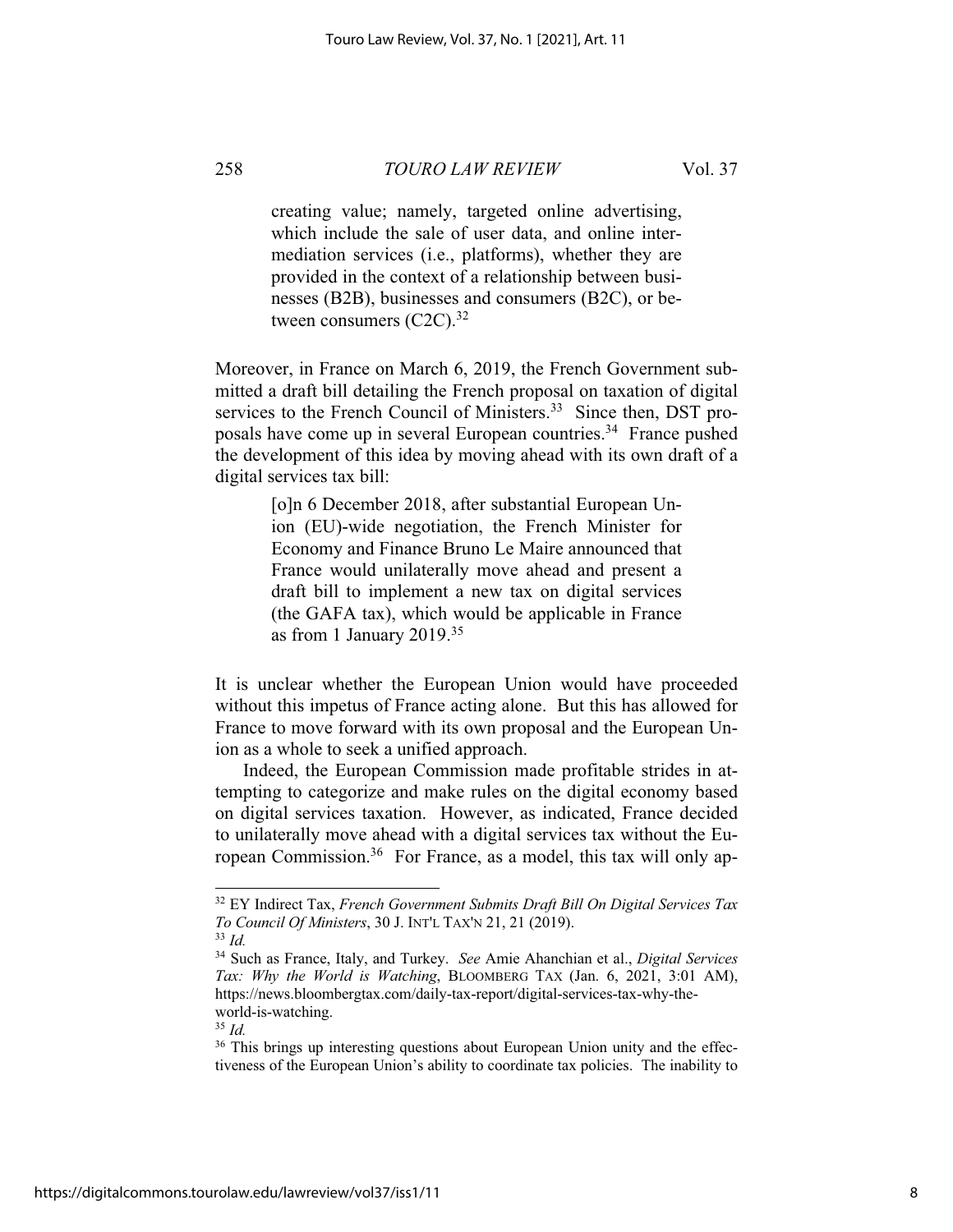ply to companies making in excess of revenues of over  $\epsilon$ 750 million per year.<sup>37</sup> Under the model in France, "[t] he tax base will include all revenues (i.e., gross revenues) received by the taxpayer, (excluding Value Added Tax (VAT)) for taxable services deemed to be made or supplied in France, and a single rate of 3% applies."<sup>38</sup>

### What does this mean for the concept of "nexus" in  $\mathbf{A}$ . digital taxation?

To understand the concept of nexus in general, it is helpful to recall that countries and jurisdictions need to have a reason to tax an individual or entity.<sup>39</sup> Such reasons could be through a property (the nexus is the property in question whether movable or immovable)<sup>40</sup>

<sup>38</sup> EY Indirect Tax, *supra* note 32, at 22. 39 Fritz Neumark, Taxation, BRITANNICA, https://www.britannica.com/topic/taxation (last visited Jan. 28, 2021).

<sup>40</sup> For a discussion of the relationship of the Constitutional fair apportionment doctrine see Hellerstein, 4.13 Effects of U.S. Supreme Court's Current Approach to Commerce Clause On Its Earlier Decisions And Doctrine, ST. TAX'N (3d ed. 2020)

functionally coordinate tax policies is due to the intentional omission from the Treaty of Maastricht—the foundational treaty of the European Union—a tax provision that would unify tax policy in the European Union. For examples of problems with this unified approach and potential solutions. See Charles Edward Andrew Lincoln IV, A New Deal for Europe? The Commerce Clause As the Solution to Tax Discrimination and Double Taxation in the European Union, 11 J. BUS. ENTREPRENEURSHIP & L. 115 (2018) (In part arguing that a post-Lochner interpretation of the Commerce Clause could provide for a "New Deal" similar to Franklin Delano Roosevelt's New Deal in the 1930s and early 1940s that could revamp the European model based on the Case C-513/04, Kerckhaert v. Belgium, 2006 E.C.R. I-10967,  $\P$  14-21 and the "internal consistency test" as it is discussed in the US Supreme Court case Comptroller of Treas. Of Maryland v. Wynne, 135 S. Ct. 1787,  $1795(2015)$ ).

<sup>&</sup>lt;sup>37</sup> "The DST, which applies to revenues from online advertising, online intermediation, and sales of user data, is payable by technology companies with annual worldwide revenues of at least  $\epsilon$ 750 million, of which  $\epsilon$ 3 million is from sales to Spanish customers." William Hoke, Amazon to Pass Along Cost of Spanish Digital Tax to Advertisers, 2021 TNTI 15-5. "Pillar One, for which only Amount A is modelled, is assumed to focus on Automated Digital Services (ADS) and Consumer Facing Businesses (CFB), with a global revenue threshold of EUR 750 million, a profitability threshold percentage of 10% (based on the ratio of profit before tax to turnover), a reallocation percentage of 20% and a nexus revenue threshold of EUR 1 million for ADS and EUR 3 million for CFB." Addressing the Tax Challenges from the Digitalisation of the Economy, ORG. FOR ECON. CO-OPERATION AND DEV.  $(2020),$ https://www.oecd.org/tax/beps/brochure-addressing-the-tax-challengesarising-from-the-digitalisation-of-the-economy-october-2020.pdf.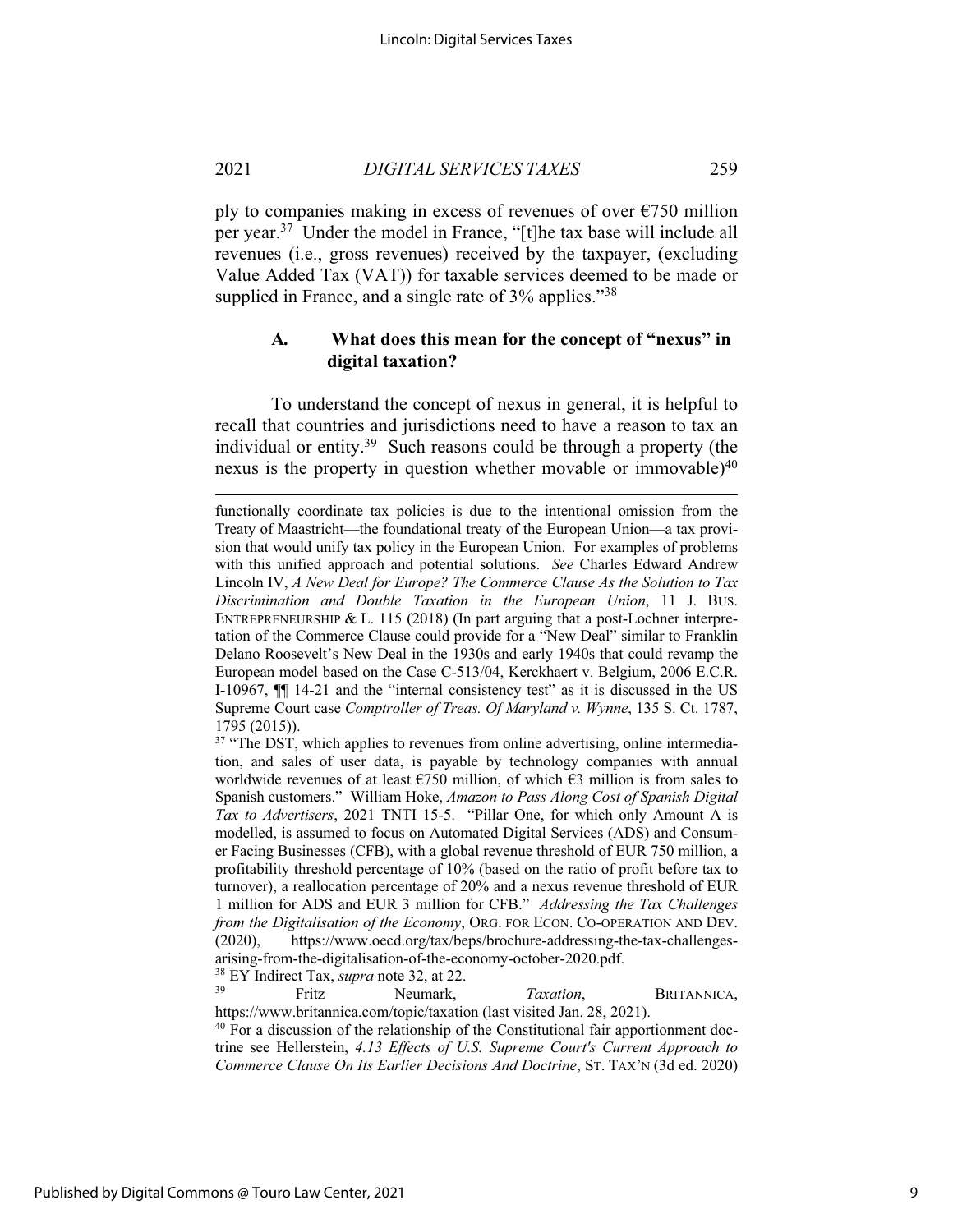260 **TOURO LAW REVIEW** Vol 37

or carbon emission levels (the event of carbon emitting from the pipe of the car or a manufacturing facility creates the nexus)<sup>41</sup> among other examples. These specific predicates to taxation could be considered the connection between levying the tax and the thing being taxed. This idea is sometimes termed a nexus. The United Supreme Court has interpreted the concept of nexus as the ability to constitutionally justify the imposition of a tax under the Commerce Clause.<sup>42</sup> In international tax, nexus is a concept that has its origins in the concept of branches and permanent establishments, where there is a nexus of cash. Historically, "in effect the use of the term became widespread in reliance on an implied nexus between an item of income and a territory to broaden the traditional PE concept contained in Article 5 of both the OECD and the UN Model Tax Conventions."43 Moreover, "Article 5 already includes physical and personal extensions to the PE concept, contained in Articles  $5(1)$  to  $5(3)$  and  $5(5)$  of the Models, all of which could also be considered manifestations of the nexus approach."<sup>44</sup>

However, in the context of digital economics and taxation of the digital economy, the ""nexus approach" refers to the various initiatives to include (at both treaty and domestic law level) an extended concept of Virtual PE or Significant Economic (Digital) Presence and corresponding rules for attributing profits to such newly created PE."45

In theory, the concept and

at  $*9$ .

although there may be circumstances in which the freight's presence in the state is so ephemeral as to fall short of the "substantial nexus" required by the Commerce Clause—even though the freight is physically present in the state—we believe that in most circumstances a fairly apportioned, nondiscriminatory property tax on goods in transit will survive Commerce Clause scrutiny.

# $Id$ .

Dakota By & Through Heitkamp, 504 U.S. 298, 304, (1992), overruled by S. Dakota v. Wayfair, Inc., 138 S. Ct. 2080 (2018), for an earlier discussion of nexus. <sup>43</sup> Moreno & Brauner, *supra* note 10, at 168.

 $44$  Id.

<sup>45</sup> Id. at 168-69.

<sup>&</sup>lt;sup>41</sup> See Andrew L. Kinde, Let's Make A Green New Deal: An Analysis of State Carbon Taxes As A Foundational Piece of Climate Legislation in the United States, 11 NE. U. L. REV. 474, 506 (2019); Cf. Erin Adele Scharff, Green Fees: The Challenge of Pricing Externalities Under State Law, 97 NEB. L. REV. 168, 203 (2018). <sup>42</sup> S. Dakota v. Wayfair, Inc., 138 S. Ct. 2080, 2085 (2018); see Quill Corp. v. N.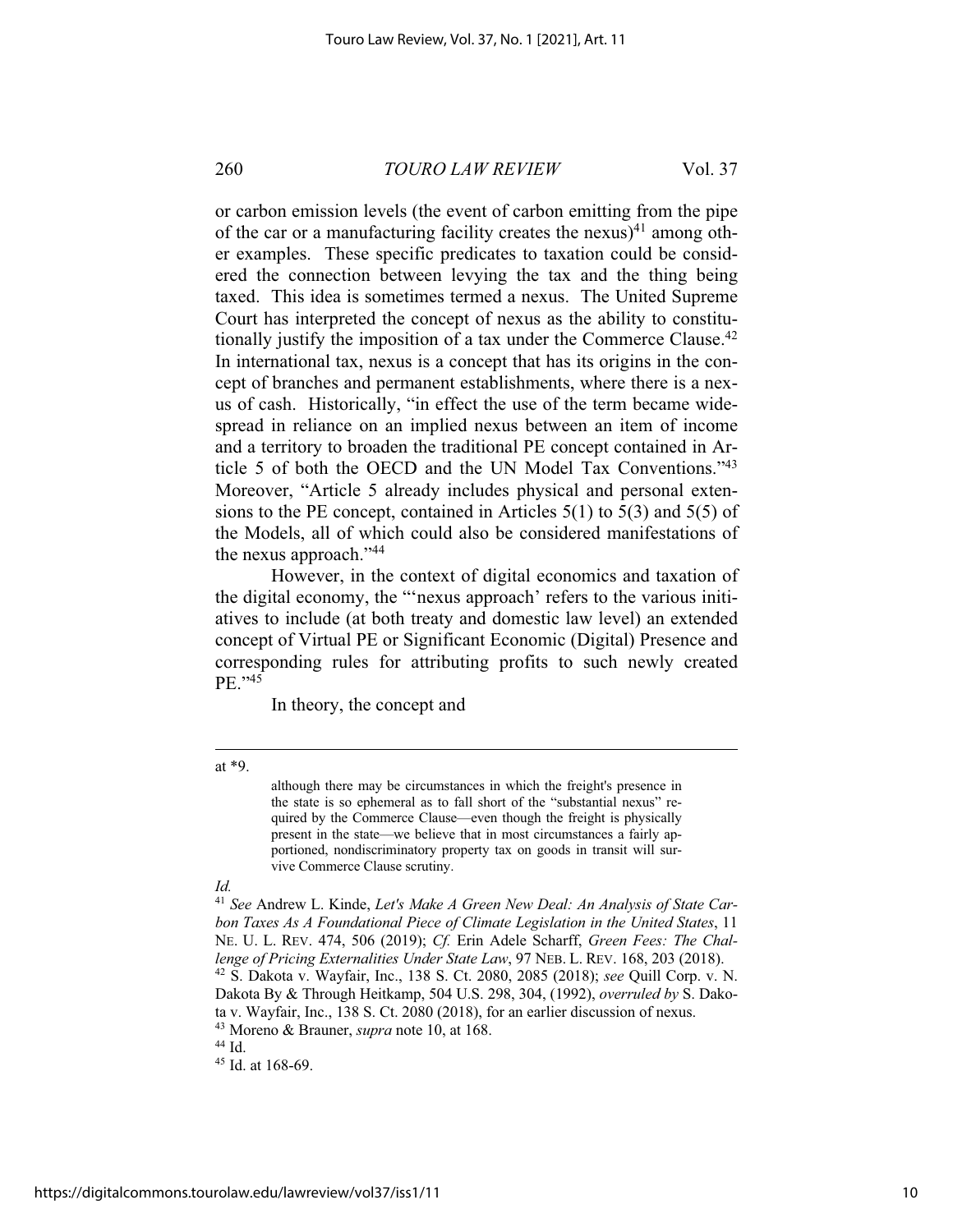[t] he existence of a Virtual PE could hypothetically depend on: (1) a revenue factor identified with a (preferably) high threshold of gross revenues generated from remote transactions, calculated on a group basis, combined with either (2) digital factors either in the form of local domain names, local digital platforms, or local payment options, and/or (3) user-based factors, such as monthly active users, online contract conclusion, or data collected.<sup>46</sup>

261

This is an example of a potential solution to the loss of revenue caused in the digital economy. It is unclear whether such a proposal would be politically viable in the European Union or in individual countries.

However, it has been difficult for countries to decide on an approach to move from the deeply embedded approach of the residence and source-based taxation approach. This traditional paradigm emanating from the scientific tax contributions in the 1920s sponsored by the League of Nations is the paradigm of over 3,000 bilateral income tax treaties currently in effect and the domestic law of most countries.<sup>47</sup> Realizing this adherence to the paradigm, original- $\mathbf{I} \mathbf{v}$ 

> [p] roposals based on the nexus approach . . . focused on the reframing of the traditional nexus (or PE) rules to accommodate taxable presence based not only on physical but also on virtual presence. The entire BEPS work until 2018 essentially ignored the complementary profit attribution rules that actually determine the new tax base created by the reform of the rules.<sup>48</sup>

However, because there is still an inability to find an agreeable solution that incorporates the taxing rights of all countries interested in the changes, there is now a focus on profit allocation.<sup>49</sup>

<sup>&</sup>lt;sup>46</sup> Id. at 169.

<sup>&</sup>lt;sup>47</sup> Brian J. Arnold, An introduction to tax treaties, U.N. Docs. (2011), https://www.un.org/development/desa/financing/sites/www.un.org.development.de sa.financing/files/2020-06/TT Introduction Eng.pdf. <sup>48</sup> Moreno & Brauner, *supra* note 10, at 172.

 $49$  Id.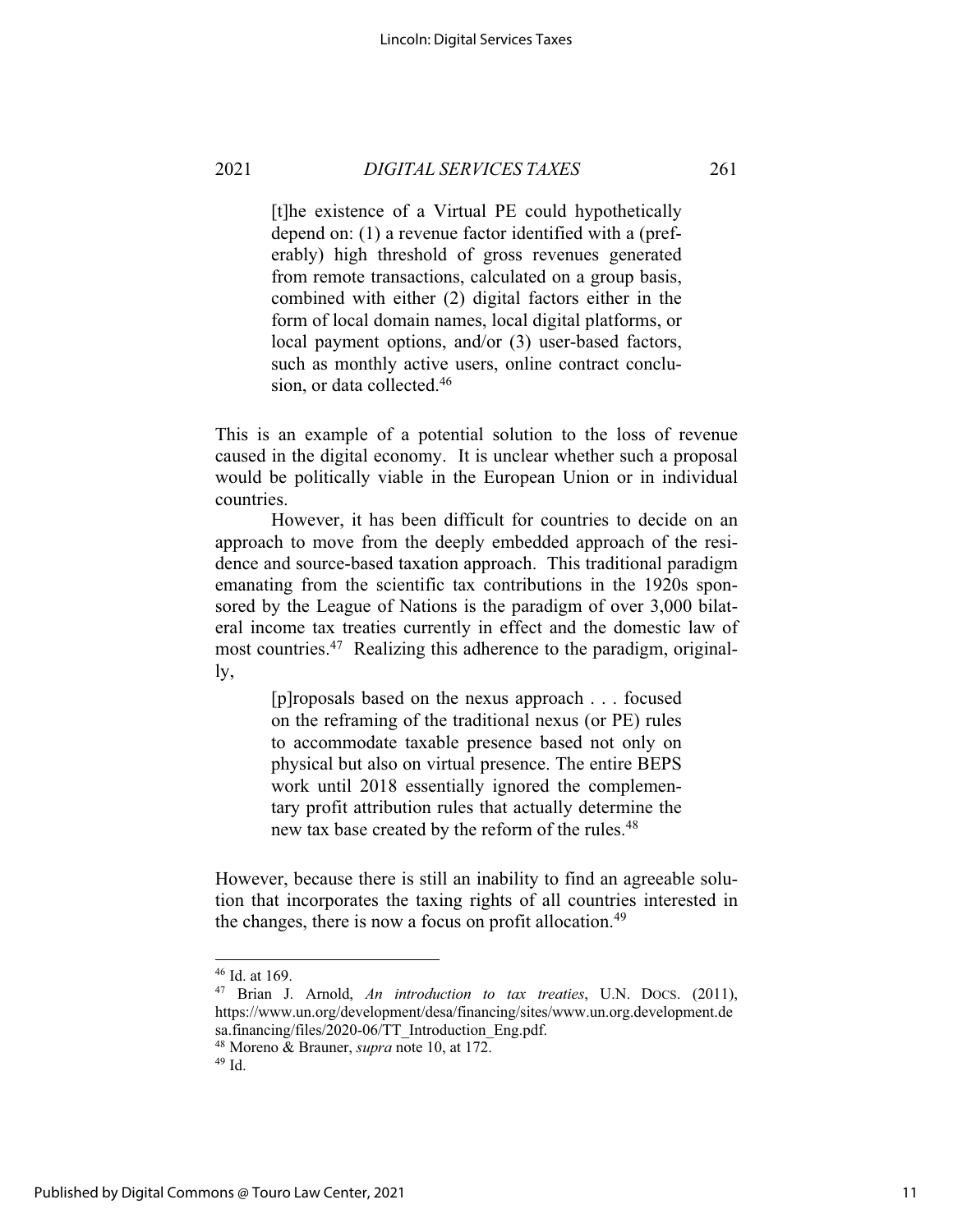#### 262 **TOURO LAW REVIEW** Vol 37

The European Union's proposal is not without critics.<sup>50</sup> One such example occurred in 2019 when the U.S. Trade Representative initiated a Section 301 investigation of "France's proposed Digital Services Tax (DST), which would impose a 3% tax on total annual revenues generated by some companies from providing certain digital services to, or aimed at, French users."<sup>51</sup>

### **B.** Yes, Virginia, digital services taxes imposed by other countries are creditable under Section 903<sup>52</sup>

The premise of this argument begins with the concept that the nexus approach is based on the same nexus approach found in Article 5 of tax treaties for permanent establishment and branch profits.<sup>53</sup>

Peracchi v. Comm'r, 143 F.3d 487, 491 (9th Cir. 1998) (emphasis added).

 $50$  4 E-COMMERCE & INTERNET LAW 33.04[1] (Supp. 2020).

 $51$  *Id.*; "See Council Directive 2002/38/EC of 7 May 2002 amending and amending temporarily Directive 77/388/EEC as regards the value added tax arrangements applicable to radio and television broadcasting services and certain electronically supplied services (Repealed), https://eur-lex.europa.eu/eli/dir/2002/38/oj." Id. at  $n.2.$ 

<sup>&</sup>lt;sup>52</sup> The concept from this title comes from the Ninth Circuit Court of Appeals, penned by Circuit Court Judge Kozinski, discussing the concept of negative basis in relation to Internal Revenue Code Section 357 involving transactions with assumption of liability:

But skeptics say that negative basis, like Bigfoot, doesn't exist. Compare Easson v. Commissioner, 33 T.C. 963, 970, 1960 WL 1347 (1960) (there's no such thing as a negative basis) with Easson v. Commissioner, 294 F.2d 653, 657-58 (9th Cir.1961) (ves. Virginia, there is a negative basis). Basis normally operates as a cost recovery system: Depreciation deductions reduce basis, and when basis hits zero, the property cannot be depreciated farther. At a more basic level, it seems incongruous to attribute a negative value to a figure that normally represents one's investment in an asset. Some commentators nevertheless argue that when basis operates merely to measure potential gain (as it does here), allowing negative basis may be perfectly appropriate and consistent with the tax policy underlying nonrecognition transactions. See, e.g., J. Clifton Fleming, Jr., The Highly Avoidable Section  $357(c)$ : A Case Study in Traps for the Unwary and Some Positive Thoughts About Negative Basis, 16 J. CORP. L. 1, 27-30 (1990). Whatever the merits of this debate, it seems that section  $357(c)$  was enacted to eliminate the possibility of negative basis. See George Cooper, Negative Basis, 75 HARV. L. REV. 1352, 1360 (1962).

<sup>&</sup>lt;sup>53</sup> See generally Charles Lincoln, The Myth of "Separate Enterprises" in International Taxation: Approaches to Attribution of Profits to Permanent Establishments, 22 TRINITY L. REV. 30, 31 (2017) (discussing permanent establishments and a comparison of the OECD model and UN model tax treaties).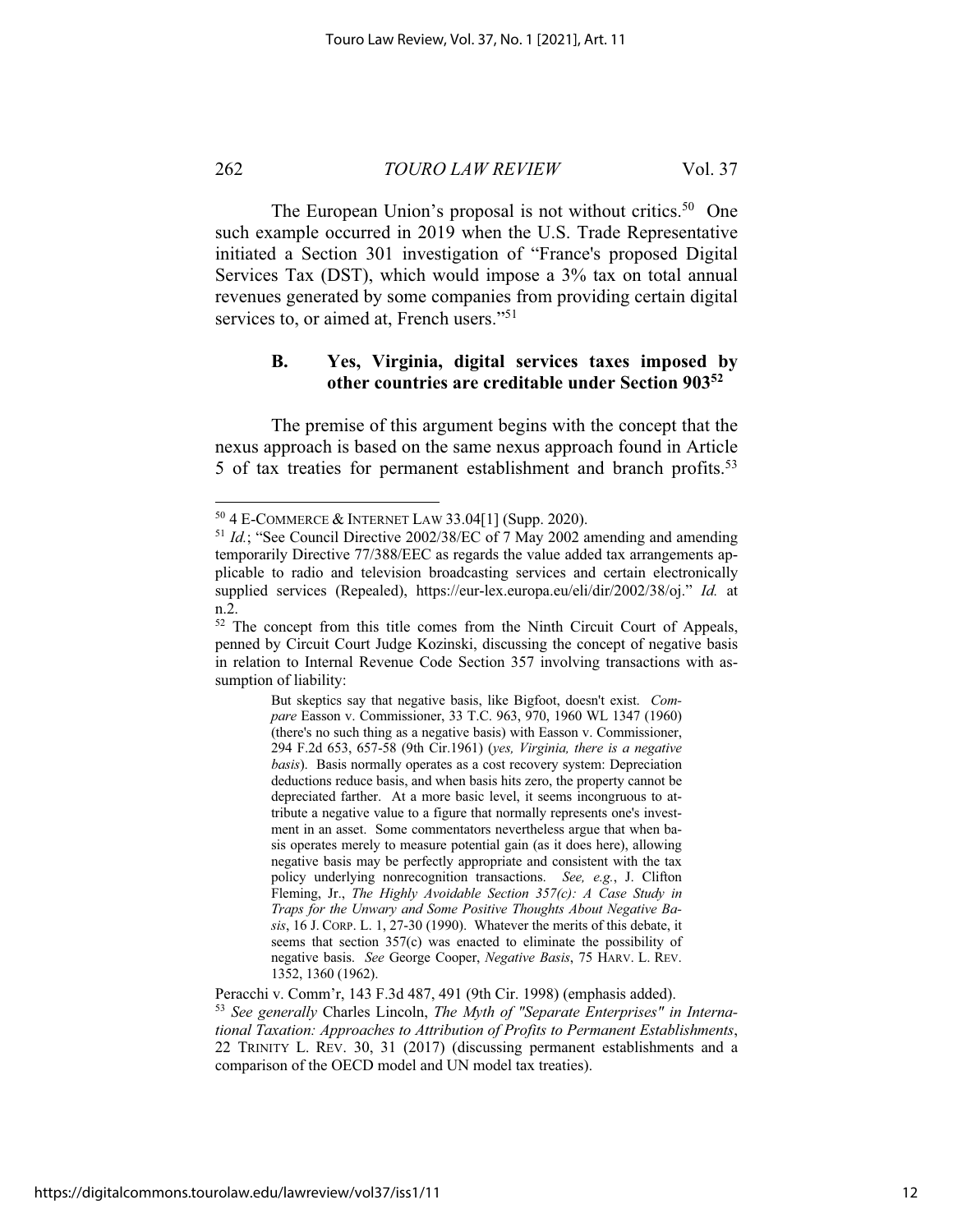Syllogistically, (a) nexus creates a right for the source country to tax the profits of a permanent establishment or branch, and that right *usually* provides for a foreign tax credit. Moreover, (b) it follows that if an item of income is taxed under such a nexus approach, then (c) there should be a foreign tax credit attributable under section 903. In short, all (a) are (b), and all (b) are (c), then all (c) are (a). The major premise (a) is that nexus creates a right for taxation. The minor premise (b) that if a certain tax is imposed based off that theory of taxation, then other rights for credit (or exemption in other country cases) apply. In conclusion, (c) in the case of the United States, the corollary right is the right to have a credit in lieu of taxation.

### IV. **CONCLUSION AND THE FOURTH CATEGORY**

In answering the main question of this article, what if digital services taxes imposed by other countries are not creditable under IRC 903, the basic paradigm implies that either a digital services tax is section 903 creditable in lieu of tax or it is not. The problem lies in the formulation: section 903 hypothecates that a tax will either be a traditional income tax creditable under section 901 or tax in the place of that tax. If it does not fall into this category, then it is an additional tax, and not one in place of that tax.

Is it possible that a digital services tax is neither a normal income tax nor a tax in lieu of traditional income tax? Such a digital services tax could still at the same time be a tax and not an additional tax—in some sense stepping out of the traditional categories discussed thus far. This would act as a fourth category that is neither the first, second, nor third categories just described, but carries their qualities at the same time. This is not to say it is a non-tax type of payment, but rather an "unknown known."<sup>54</sup> Slavoj Žižek, a Slovenian philosopher, wrote on how authority figures from Lacanian psychoanalytic perspective cannot acknowledge problems publicly known.<sup>55</sup> Žižek writes in *The Sublime Object of Ideology* that:

<sup>&</sup>lt;sup>54</sup> Jameel Jaffer, Known Unknowns, HARV. C.R.-C.L. L. REV. 457, 461 n.34 (2013); "Žižek uses the phrase 'unknown knowns' to describe the government's open secrets, but it seems to me that 'known unknowns' better captures the phenomenon of information that is publicly known but not officially acknowledged." Id.

<sup>&</sup>lt;sup>55</sup> Bruno Bosteels, *Force of Nonlaw: Alain Badiou's Theory of Justice*, 29 CARDOZO L. REV. 1905, 1919 (2008):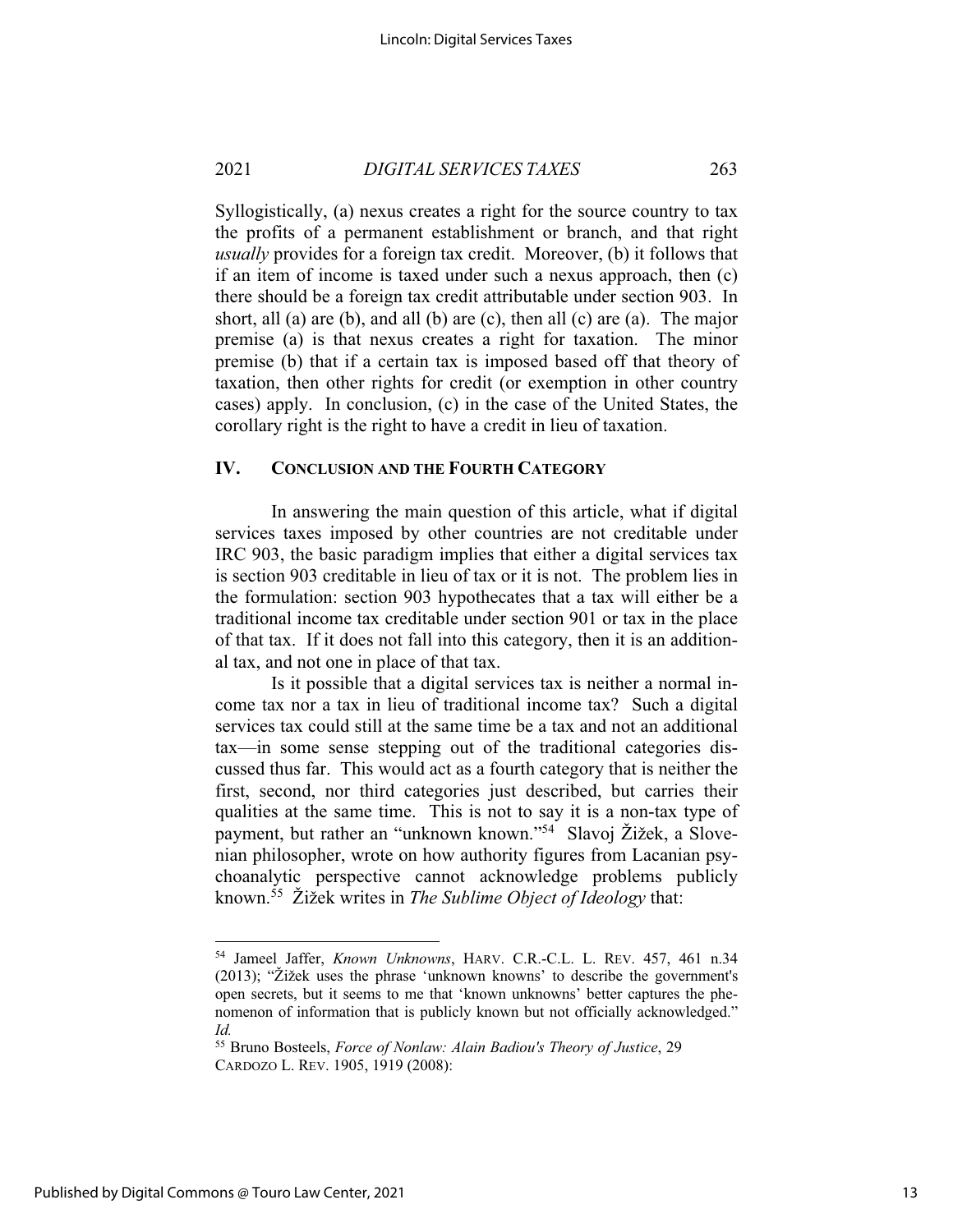# 264

# **TOURO LAW REVIEW**

Vol 37

there is always a residue, a leftover, a strain of traumatic irrationality and senseless sticking to it, and that this leftover, far from hindering the full submission of the subject to the ideological command, is the very condition of it: it is precisely this non-integrated surplus of senseless traumatism which confers on the Law its unconditional authority.<sup>56</sup>

In other words, there is a "leftover" irrationality to sticking to the paradigms that existed before.<sup>57</sup> Žižek suggests that this adherence to the paradigms that formerly existed is akin to an "ideological command" lacking rationality.<sup>58</sup> Referring to the Lacanian psychoanalytic idea of "surplus" (Jacques Lacan's notion that certain things irrationally give us pleasure—thus, it is enjoyable to follow ideology, at least according to Lacan), Žižek goes further to say that this ideological command" is what gives "law" its authority and forceful power.<sup>59</sup> Analogously, the strict adherence to the conventional system of digital services taxation three categories is almost akin to  $\ddot{Z}$  izek's critique of following an ideology in law. The lack of debate for a fourth category illustrates this ideological adherence for a fourth category. In this case, the problem of taxation is that it is neither in lieu of traditional income nor a non-tax that is in addition to income, but a new

 $Id.$ 

 $57$  Id.

Zizek's creative synthesis of German idealism and Lacanian psychoanalysis enables the argument to be advanced that certain properties of an a subjective, heteronomous libidinal-material foundation (as the barred Real of human nature) function as fundamental conditions of possibility for the ontogenesis of subjective autonomy (as a transcendence of this same "natural" foundation). Not only would these two perspectives--the ontological and the eventual or the structural and the contingent-not be incompatible, but both of them would already be at work in Lacan's theory, even if to remember this today we may first have to learn a lesson or two from Zizek.

<sup>&</sup>lt;sup>56</sup> See SLAVOJ ŽIŽEK, THE SUBLIME OBJECT OF IDEOLOGY (Cromwell Press Ltd. 1989).

<sup>&</sup>lt;sup>58</sup> Žižek suggests that people can "never know if the determinate content that accounts for the specificity of our acts is the right one, that is, if we have actually acted in accordance with the Law and have not been guided by some hidden pathological motives" meaning that it is almost impossible to act rationally because the law is unknown. Instead hidden "ideologies" or "pathological" motives guide human action.

 $59$  Id.